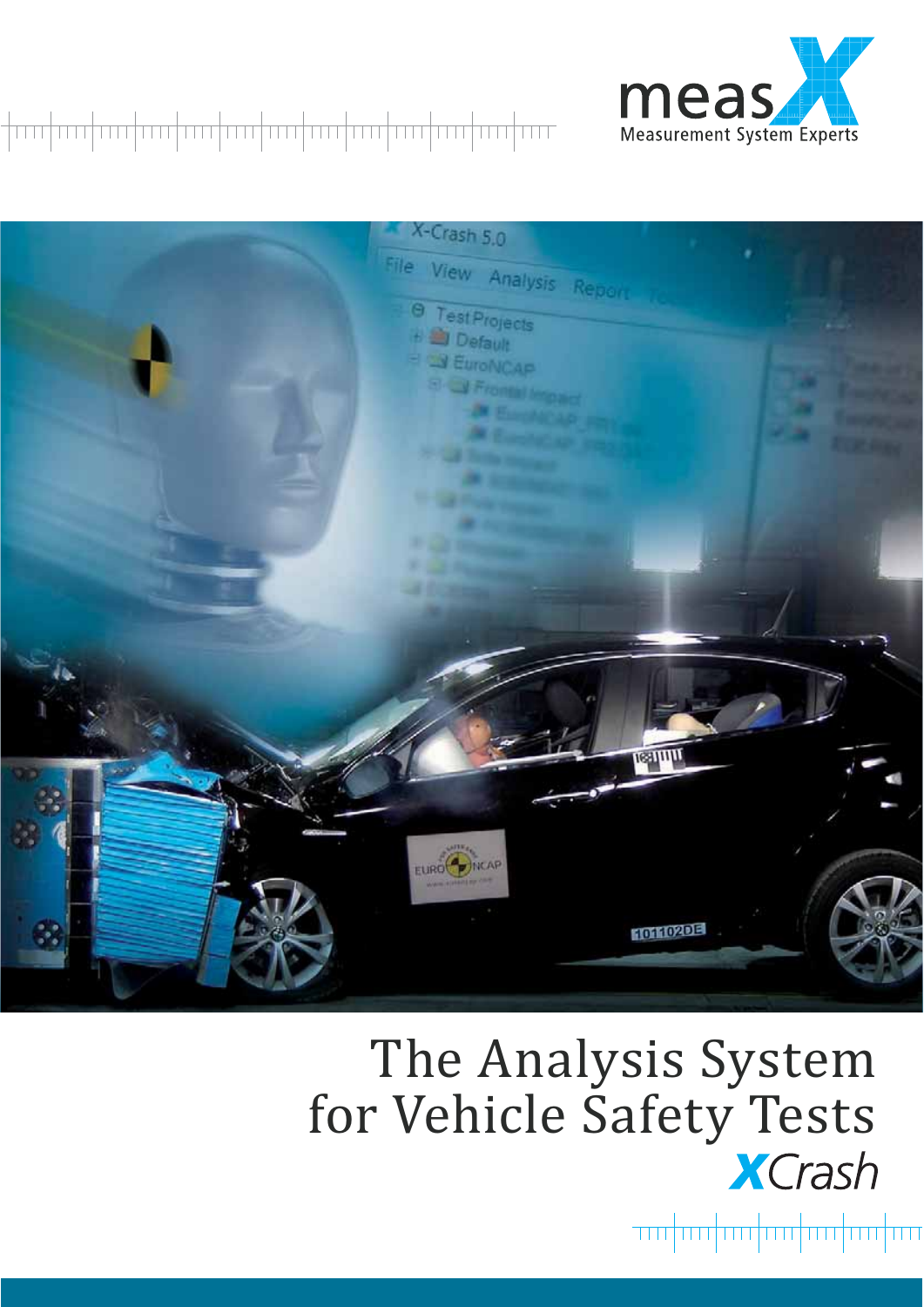### A Reliable Standard for Innovative Vehicle Development

<del>wa kungi wa</del>

Crash tests and active safety tests play a central role in the development of vehicles and their components. They provide verification that the required safety standards and protection criteria are met or even exceeded, and they also encompass vehicle and component tests for optimizing safety systems within defined target areas and for reinforcing development strategies. The challenges in the area of vehicle safety are constantly increasing in complexity and call for testing and analysis systems of the highest quality. The analysis software **X-Crash** reliably supports automobile manufacturers, suppliers and crash laboratories in analyzing and documenting all types of safetytests. In constant development since the mid-1990s, the software is today one of the world's leading standard systems for analyzing vehicle safety tests. Even the European New Car Assessment Programme (Euro NCAP) relies on X-Crash: all accredited crash laboratories in Europe use our software for analysis and reporting.

Vehicle manufacturers with their own dummy labs and certification labs also appreciate the functionality of **X-Crash ATD**, which was specially developed for the certification of dummies.

#### **Turnkey but Still Flexible**

From the first examination of the data to the final report, X-Crash is thoroughly focused on the needs of its users. Both individual tests and complete test series can be quickly and reproducibly analyzed and compared according to current laws and standards. The turnkey standard



### <del>╷┞┰┰┰┠┰┰┰┠┰┰┰╂┰┰┰╂┰┰┰╂┰┰┰╂┰┰┰┠┰┰┰┨┰┰┰╂┰┰┰</del>╂┲┯┱╉┯┯

With X-Crash, your test data analysis will be reliable, standards-compliant and suitable for comparisons.

**Crash tests Sled tests Component tests Dummy certification**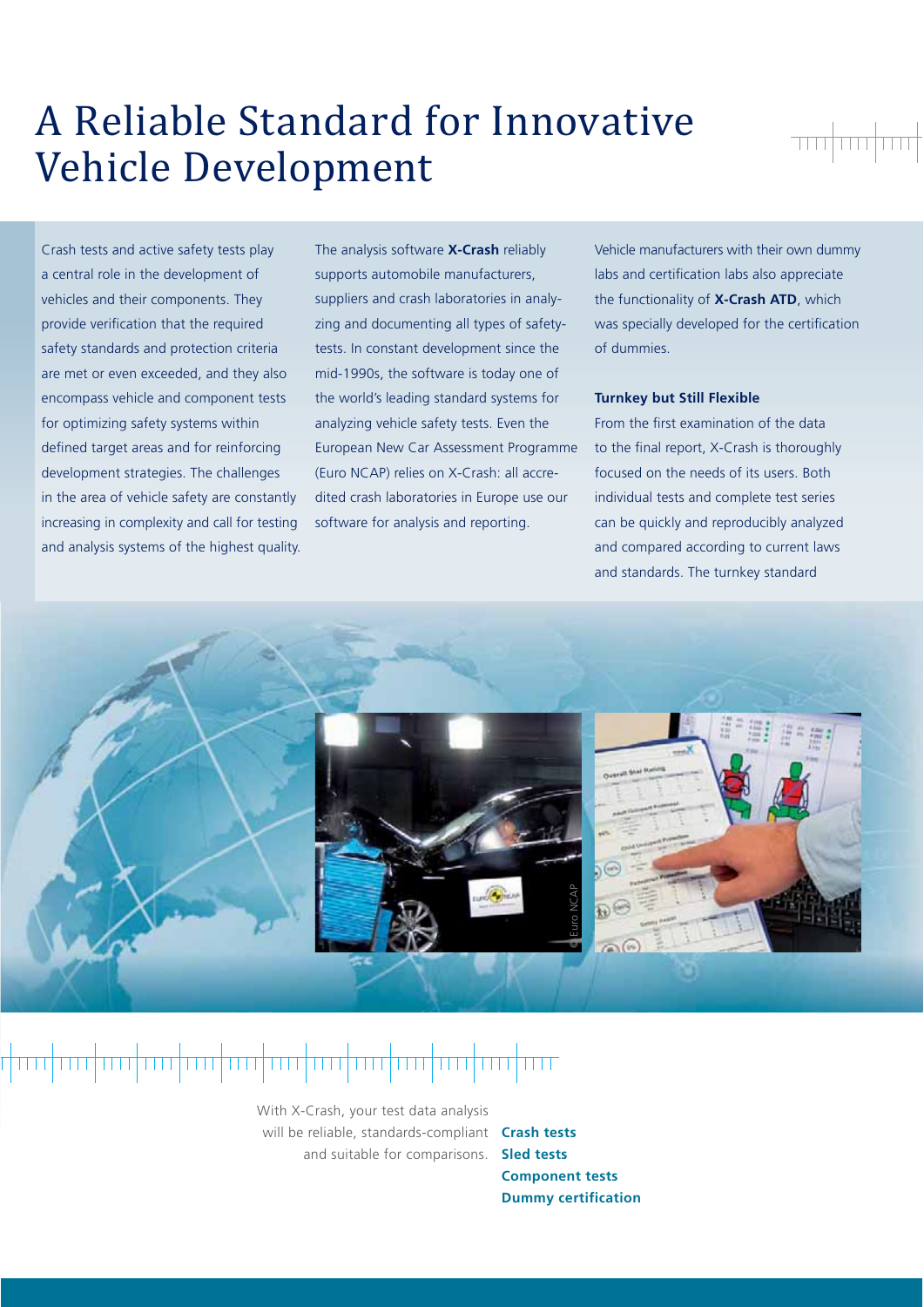## 

package contains analysis macros according to international regulations and is regularly updated.

X-Crash also impresses with its extensive customizing options: the user interface, dialogs, analysis algorithms and report layouts can be adapted to changing conditions and individual requirements via either pure parametrization or scripting with Visual Basic Script (VBS).



Turnkey system: As standard software, X-Crash is immediately ready to use.

#### **In Line with the Times**

The decades of expertise accumulated by measX in the area of analysis systems and vehicle safety have been bundled together in X-Crash. Users profit from the fact that our crash specialists work closely with standards-defining institutions, such as Euro NCAP. We receive early information on the development of new standards and participate in the efficient implementation of test procedures.

#### **Standards for Data Exchange**

Standardization improves collaboration and ensures high-quality results in the area of crash testing as well. For instance, the data exchange format ISO MME (Multimedia data exchange format for impact tests) ensures that heterogeneous test data can be saved in a uniform format. As recognized experts in test data management, we have participated in the development of this standard. Test data and descriptive supplemental information about the test are automatically stored together and

permanently retained. This metadata makes it possible to quickly retrieve data records at any time. X-Crash contains special functions to make the generation and use of ISO MME data structures as simple as possible, and it also supports ISO MME version 2.0.

Alongside ISO MME, X-Crash supports data exchange in the standard data formats of ISO (EGV) and DIAdem. In addition, access to other data formats and databases, such as ASAM ODS (VSIM), can also be realized.







*"We decided on X-Crash because all crash-relevant evaluation criteria were taken into account and the software is kept continuously up to date."* Richard Schram, Technical Manager Euro NCAP

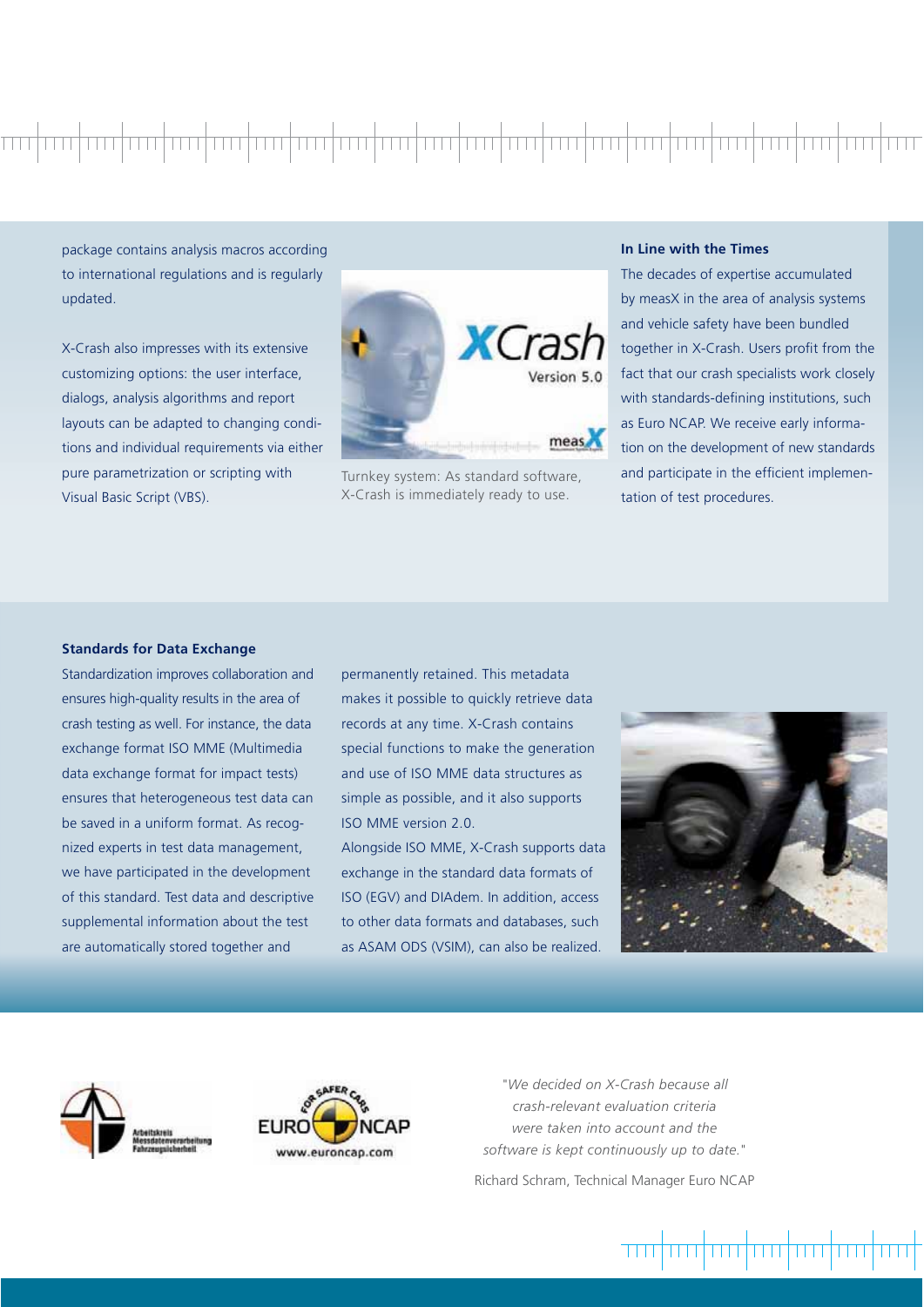## A Coherent Solution from Inspecting the Data to the Final Report

The actual analysis is generally preceded by a check of the raw data for measurement errors and plausibility. With the modules **QuickView, QuickEdit** and **QuickCalc**, X-Crash offers powerful functions for interactive data viewing and editing as well as manual calculation of channels and result values. The software provides you with optimal support in viewing and evaluating the signals. Edited data can be saved by default in the formats ISO MME, ISO (EGV), DIAdem DAT/TDM and Excel.

#### **Standards-compliant Analyses at one Click**

The standard package contains a comprehensive library of formulas with predefined analyses and reports according to international crash regulations, laws and evaluation methods, such as Euro NCAP.

#### **Rapidly Create your Own Analyses**

In addition to the included analysis algorithms, you can create your own projectand customer-specific macros without special programming hurdles using Visual Basic Script (VBS) or DIAdem functionalities and add them to the macro library.

#### **Better Overview, Efficient Processes**

The macro library is clearly structured. The standard area with the included analysis macros is maintained by measX, while you can organize the company, project or user area yourself. Here you can collect both standard macros and your own creations however you like. You can assign a suitable group of special analysis macros as defaults to every test type.

### **Data Viewing Data Editing**

#### **QuickView**

*x* Synchronous viewing of measurement channels and videos



- *x* Representation of forces from load cell walls as video
- *x* Marking of already viewed channels
- *x* Simple comparison of various tests (channels and videos)
- *x* Creation of screenshots and videos of the entire view
- *x* Creation of report pages with video images

#### **QuickEdit**

- *x* Automatic check of the measurement channels (e.g. polarity check, amplitude check, spike search)
- *x* Simple editing of the channels (e.g. trigger and offset correction, inversion, removal of spikes)

#### **QuickCalc**

- *x* Calculation of cumulative forces for the load cell wall
- *x* Calculation of channels (e.g. resultant, AVS, formula, HoF, AHoF)
- *x* Calculation of injury criteria (e.g. HIC and 3ms)

### 



Comprehensive plausibility checks of the raw data and largely automated report generation guarantee maximum reliability and comparability.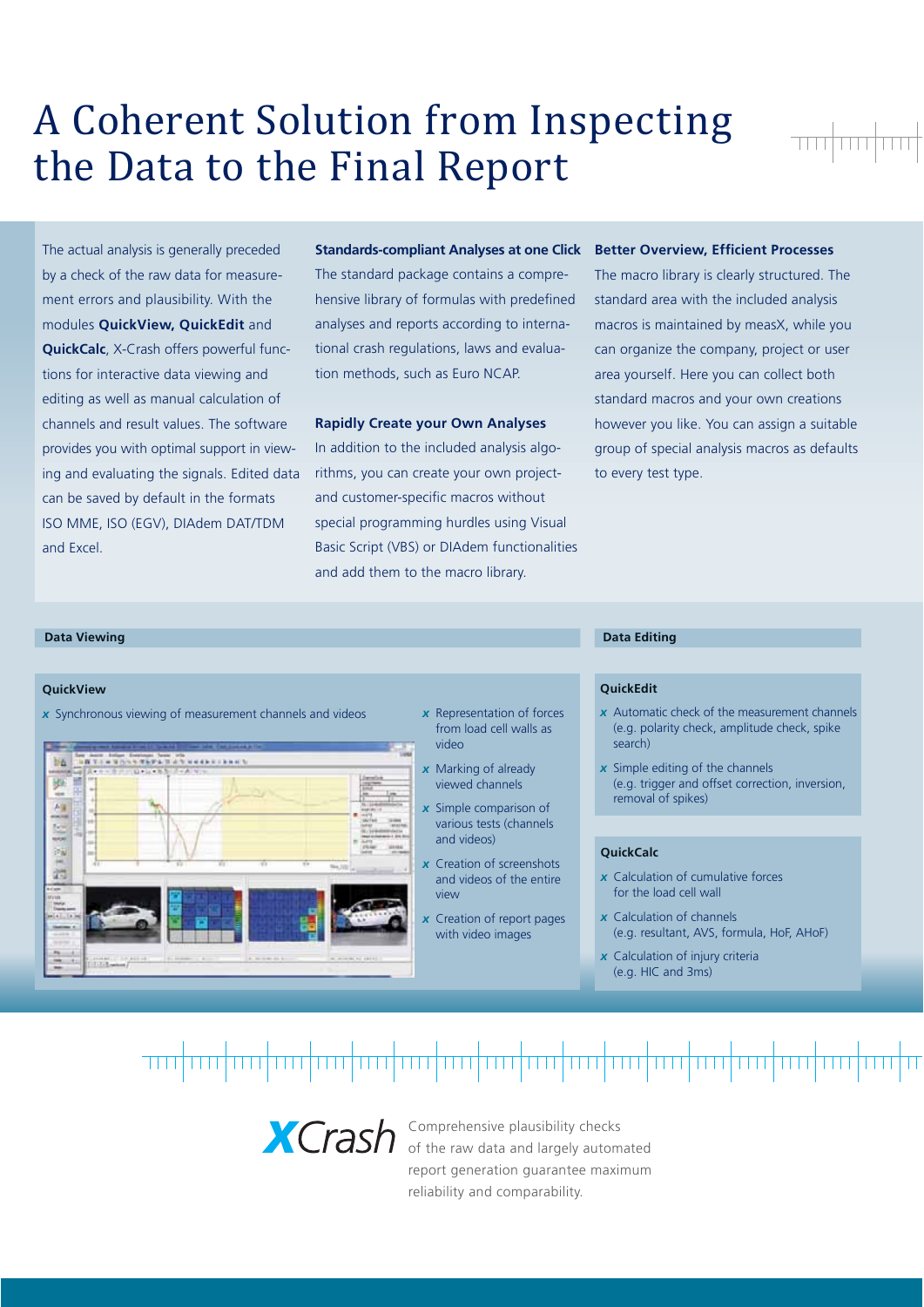### **Automated Processes**

The analysis processes are largely automated. Nevertheless, you can intervene at any time to make adjustments. If fully automatic analysis is desired, for example, the analysis can be controlled by a process database.

#### **Comparative Analyses**

Thanks to an automatic channel search, you can very easily compare entire test series – even with different impact side or driver position – and produce a single report on the comparison.

### **Individual Reports**

X-Crash provides numerous analysis functions both general in nature and tailored for the various regulations. The analysis results are presented in clearly organized reports with cover sheet, table of contents and results summary. You can take advantage of proven standard layouts or implement special layouts of your own. A wide range of output formats is available for the reports, such as PDF, PowerPoint, PNG, JPG or EMF.

#### **Proven Standards**

X-Crash is based on the standard software DIAdem from National Instruments in combination with our development platform X-Frame. As a result, the user is offered comprehensive basic functions for interactive, automated data processing supplemented by convenient customizing options and special functionality tailored to crash testing.





### 

- **Internationally applicable laws,**  $x$  **ADR**
- **crash regulations and evaluation methods**  *x* C-NCAP
	- **are included in the standard package** *x* ECE
		- **and continuously updated.** *x* EU
- -
	- - *x* Euro NCAP
		-
- *x* IIHS
- *x* JNCAP
- *x* TRIAS
- *x* US NCAP

 $\overline{\mathbf{H}}$ 

- *x* and other standards
- *x* FMVSS
- 

THEFT

n din bin bin b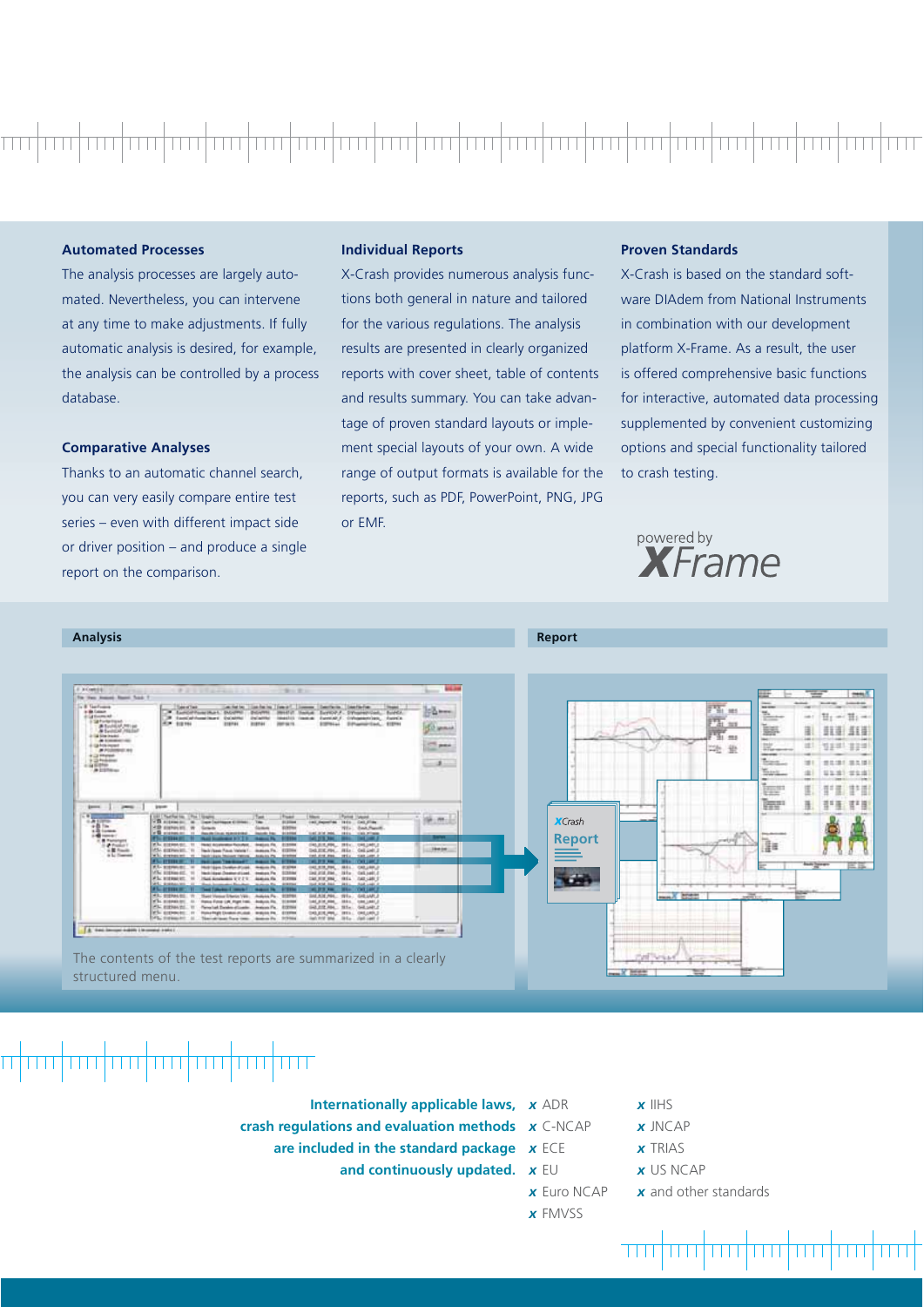### Crash Test Dummies on the Test Bench

X-Crash is used successfully for even more than the analysis of vehicle safety tests. As X-Crash ATD, the software also assists vehicle manufacturers and certifi cation laboratories in the evaluation and calibration of dummies according to current legislative requirements. All typical dummy types and methods for testing their biomechanical properties are supported.

#### **Specialized Tool**

X-Crash ATD offers a user interface and an analysis library tailored specially to the needs of dummy laboratories. The system also features clearly organized, practically oriented test management functions.

By default, X-Crash ATD works with the data formats ISO MME, ISO (EGV) and DIAdem DAT as well as the industry-specific exchange format "Equipment Exchange" (\*.e2x) developed specially for equipment such as dummies and sensors.

All tests associated with a certification can be collected into a single report, including corresponding sensor information, if

necessary. As with X-Crash, you can also integrate your own extensions here. The integration of automated test operation is also a simple matter.

#### **One Common Solution**

X-Crash ATD can be used independently of the base software X-Crash. However, users profit from parallel use: both software packages share the same foundation and are administered identically. Moreover, customer-specific analysis requirements can be integrated in the same way.

**X**Crash ATD **M** Passengers

Position 1 ii 固 Results  $Channe$ 



11

11

**Results Direct International** Head, Acceleration Head Acceleration Neck Upper, Force Neck Upper, Moment Neck Upper, Total N Neck Upper, Durenon Neck Upper Durotion Chest Acceleration Chest Acceleration Chest Deflection2011

**X-Crash ATD offers**  *x* Legally-compliant analyses **reliability and flexibility** *x* Convenient customizing options

- 
- **in the certification** x Flexible data exchange (including via \*.e2x)
	- **of dummies.** *x* File-based data management
		-

<u>TERRIT İN ERLEY TERRET EREDI EREDI EREDI ETRIZ TERRET EREDI EREDI EREDI EREDI EREDI EREDI EREDI EREDI EREDI E</u>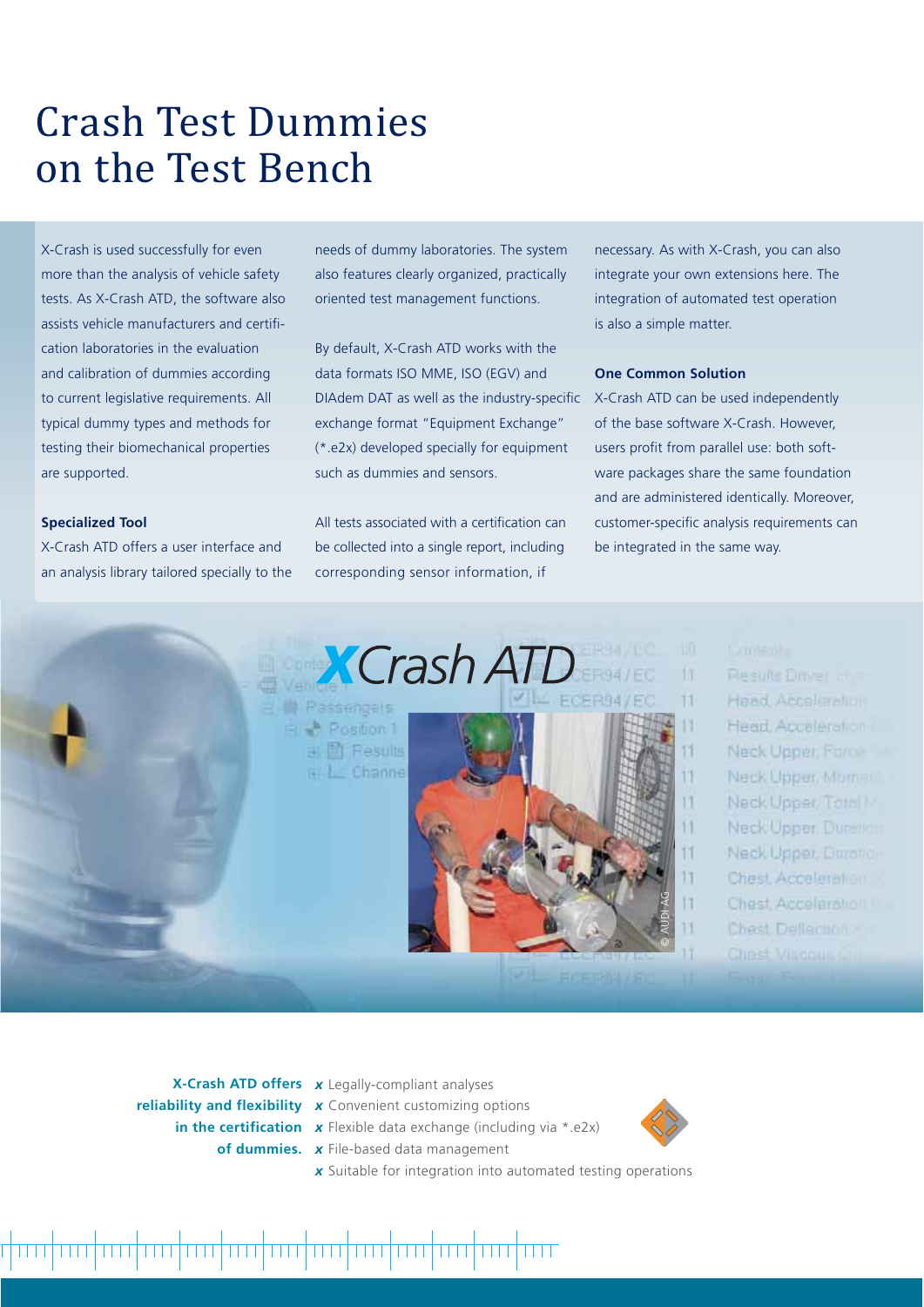### Solid Partnership for your Success

Long-term customer relationships based on partnership, not to mention the established trust of Euro NCAP, are the best proof of our competence in the area of vehicle safety testing. The analysis software X-Crash remains under active development to ensure that you can continue to master your future challenges.

#### **Comprehensive X-Crash Service**

We support you from the initial installation of the software through to complete implementation, and we remain ready to assist you throughout your use of our software. The X-Crash service maintenance contract naturally includes fast, professional support by telephone, fax and email.

We continuously adapt X-Crash and X-Crash ATD to current, internationally applicable laws, regulations and evaluation methods so that you can always stay on the safe side. If legislative requirements and regulations change or new ones are added, we adapt the evaluation macros or integrate new algorithms. X-Crash is continuously optimized within the framework of the core development work. As a service

customer, you automatically receive all new updates and upgrades.

#### **Individual Services**

If necessary, we create analysis macros for you, solve automation problems or realize special functions, such as integration into a specific internal data management system. We are also at your side in matters of data import and export. For example, we support you in conversion to ISO MME data structures.

#### **Training**

We offer standard training courses in X-Crash, but we also focus on individual topics, if desired, such as the creation of analysis algorithms with Visual Basic Script (VBS).

#### **Coaching**

You are encountering difficulties with your analysis work or have special questions about X-Crash? We would be happy to send you an expert to provide individual on-site assistance.



### <del>ากปุกก|mปุกปุกปุกปุกปุกปุกปุกป</del>ุก

- **Profit from a dedicated team and over 20 years of experience and vehicle safety. We are there for you!**
	- **in the field of analysis systems x** Member of the Vehicle Safety Measurement Data Processing Workgroup (MDVFS) and ASAM e.V.
		- *x* Partner of National Instruments and Oracle *x* Certified according to ISO 9001